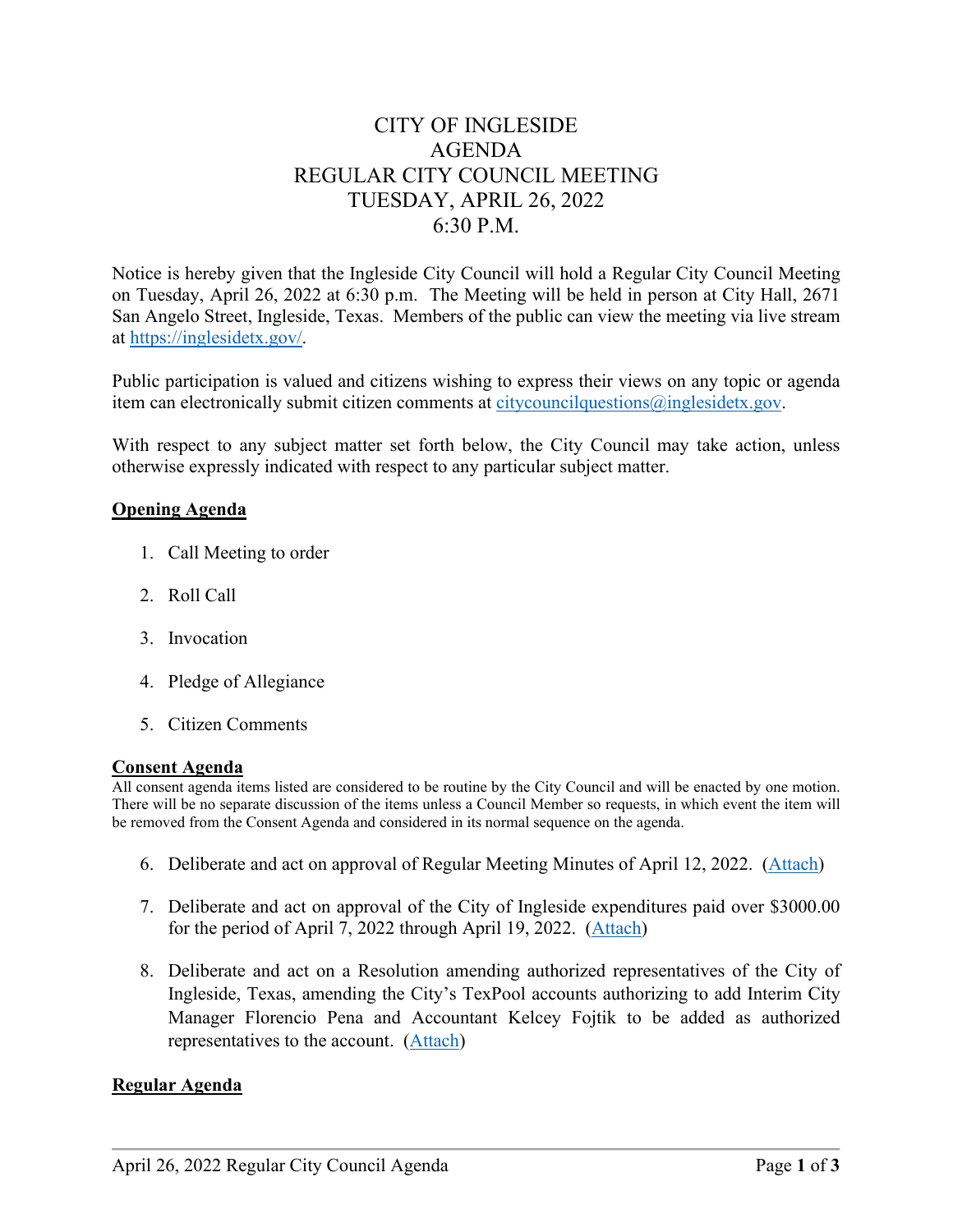- 9. Deliberate and act on acceptance of the HOT Funds Post Event Form from the Chamber of Commerce for Round Up and approval of \$29,000 HOT Funds due to the Chamber. [\(Attach\)](/DocumentCenter/View/749/Item-9-PDF)
- 10. Presentation of the Drainage Analysis Report by Craig Thompson, P.E. and Edward Saenz, P.E. of Hanson Professional Services of the Vickery Lane, Mooney, Morgan, and Houghton Areas. [\(Attach\)](/DocumentCenter/View/750/Item-10-PDF)
- 11. Presentation by Melanie Gavlik, P.E. of Hanson Professional Services Hanson Professional Services for the capacity analysis conducted for the wastewater systems in the northeast side of the city. This is the final draft presentation. Signed and sealed report to be issued after acceptance of report. [\(Attach\)](/DocumentCenter/View/751/Item-11-PDF)
- 12. Deliberate and act on second and final reading of an Ordinance changing the zoning for the following property from its present zoning of R-1 (Single Family Residential) to R-2 (Two Family Residential) and further providing for effective date, reading, severance and publication: E  $\frac{1}{2}$  LT 2 & All of LT 3 BLK 4 Rufus Williams Subdivision also known as 2465 First Street, Ingleside, Texas. [\(Attach\)](/DocumentCenter/View/752/Item-12-PDF)
- 13. Deliberate and act on an Ordinance of the City of Ingleside, Texas, adding additional appropriations in the Rolling Stock fund for \$10,000 to replace the Fire Department brush truck. [\(Attach\)](/DocumentCenter/View/753/Item-13-PDF)
- 14. Deliberate and act on a Resolution authorizing a tax resale deed in the amount of \$9,500 on conveying to NetLots Properties LLC for Account No. 44041; Lot 13, Block 2, Frank Phelps Garden Tracts Subdivision, San Patricio County, Texas, as described in Volume 192, Page 292, Deed Records of San Patrictio County, Texas. [\(Attach\)](/DocumentCenter/View/754/Item-14-PDF)
- 15. Deliberate, possible action, and presentation of the Faith Park Project. The Faith Park Project includes Pool, Multi-Purpose Fields, Parking Lot, Pool/Pump House, Walking Trail, Landscaping, Garden Center, and Basketball Courts. [\(Attach\)](/DocumentCenter/View/755/Item-15-PDF)
- 16. Deliberate and act on awarding a contract for the 2" Asphalt Paving Street Maintenance Project. Three bids were received as follows: LCR total Transportation LLC \$594,392; Tex-Mix Paving \$787,118.99; HAAS-Anderson Construction LTD \$948,000. [\(Attach\)](/DocumentCenter/View/756/Item-16-PDF)
- 17. Deliberate and act on possible extension of the Mayoral Executive Order. Changing the Executive Order effective date period from every seven (7) days to thirty (30) days.[\(Attach\)](/DocumentCenter/View/757/Item-17-PDF)
- 18. Deliberate and act on awarding a contract for Humble Air Conditioning Repair. [\(Attach\)](/DocumentCenter/View/758/Item-18-PDF)

## **Executive Session**

19. Closed Session